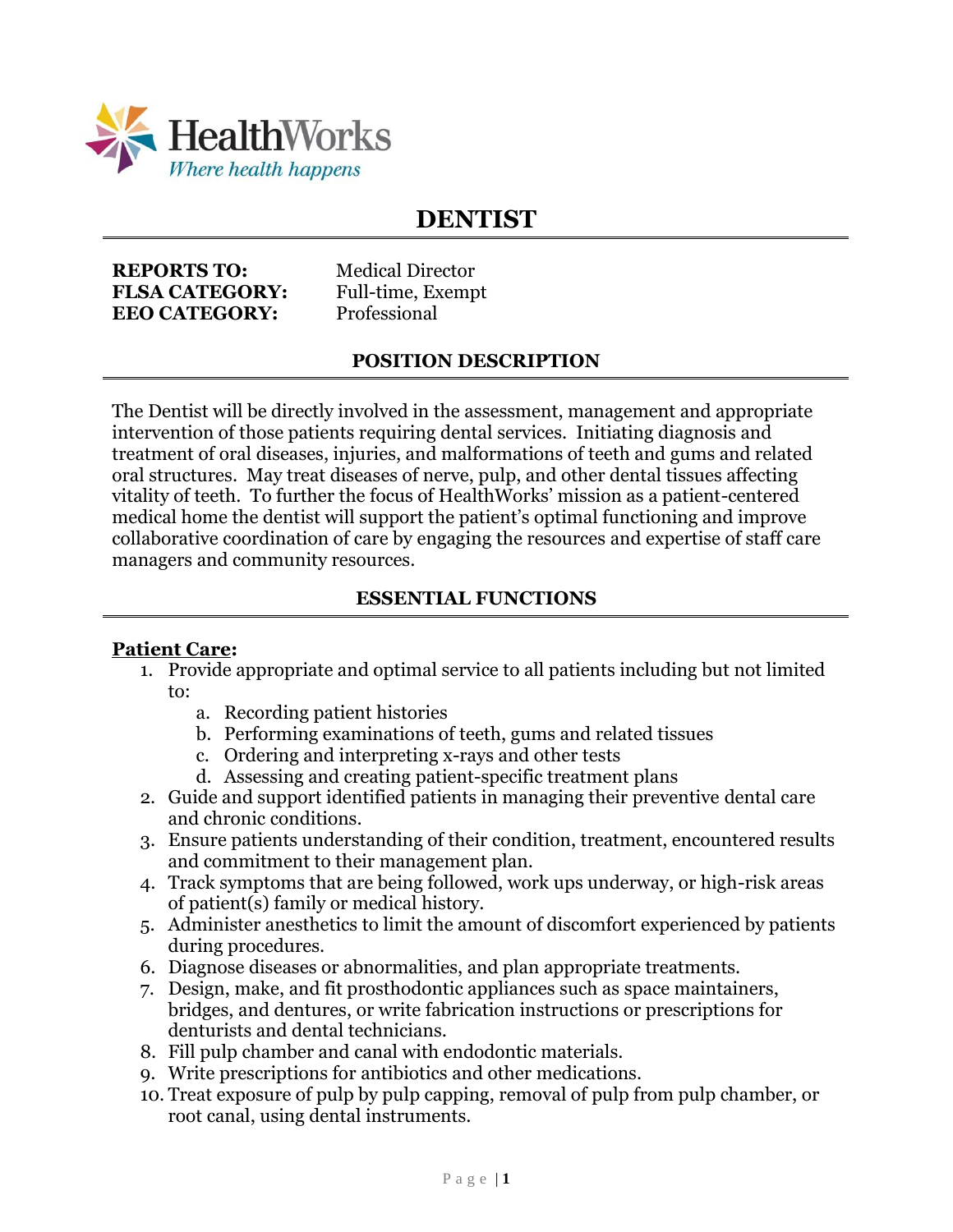- 11. Produce and evaluate dental health educational materials.
- 12. Plan, organize, and maintain dental health programs.

### **RESPONSIBILITIES**

*Other Duties/Responsibilities***:** As assigned.

*Supervision Received***:** Reports and works under the direction of the Medical Director.

*Supervisory Responsibilities*: Provides direct supervision to one or more Dental Assistants and part-time dentists.

*Budgetary/Fiscal Responsibility***:** Assumes responsibility for managing within the budget established for the dental program.

*Policy and Procedure Interpretation and Development*: Works with the Chief Executive Officer, Chief Operations Officer and Medical Director to ensure that written Policies and Procedures remain current and relevant.

*Contact with Others*: Daily contact with healthcare providers and support staff; daily contact with patients, their families and caregivers.

### **JOB REQUIREMENTS/EXPERIENCE**

*Education***:** Dental degree from an accredited university

*Knowledge, Skills, and Abilities***:**

- Diagnostic procedures including initial and periodic oral examinations and pulp vitality tests.
- Radiographic procedures including intraoral, bitewing and panoramic films.
- Preventative procedures including prophylaxis for adults and children, nutritional counseling for the control of dental disease and oral hygiene instruction.
- Restorative procedures including both amalgam and resin restorations as well as crown repair.
- Oral surgery procedures including simple extractions and root removal, surgical extractions and removal of impacted teeth and residual roots as well as removal of erupted teeth and bone and/or section of tooth, tooth implantation and reimplantation, surgical exposure of impacted or un-erupted teeth to aid eruption, biopsies of hard and soft oral tissue.
- Surgical Incisions including incision and draining of abscesses, removal of reactions and foreign bodies, and sequestrectomy for osteomyelitis
- Repair of traumatic wounds including suturing of small recent and complicated wounds.
- Adjunctive general services including anesthesia with regional block anesthesia or analgesia.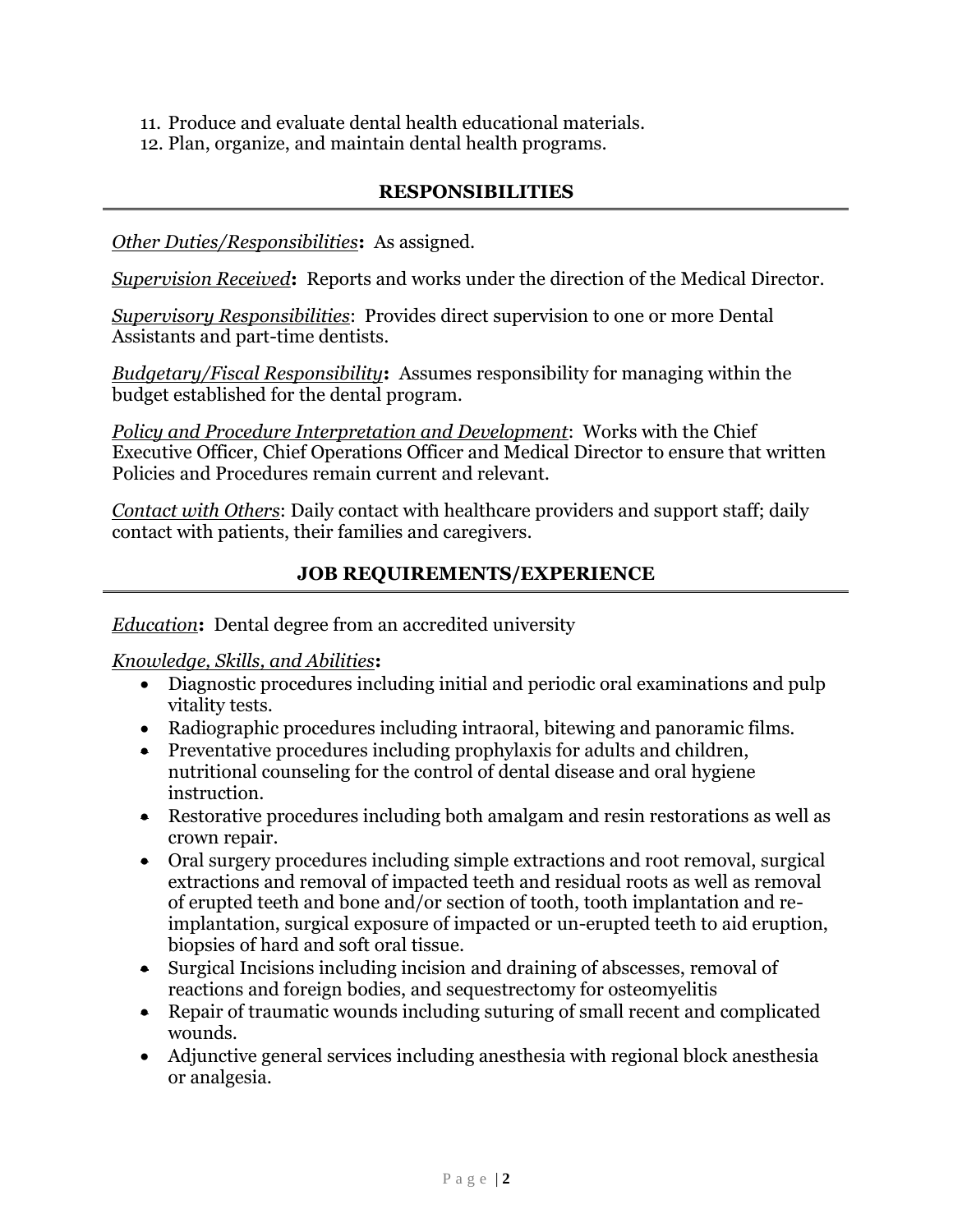*Experience***:** Prefer at least one year of experience as a dentist in a clinical situation, or other accepted related experience as appropriate. Prior Patient-Centered Medical Home or Federally Qualified Health Care experience is preferred.

*Licenses/Certifications***:** Maintains in satisfactory condition, licensure and continuing education as outlined by the Wyoming State Dental Board (DDS/DMD); maintains CPR certification.

• Covid-19 vaccination is a condition of employment. Proof of vaccination by a third party must be provided to HealthWorks by the date of hire. Per HealthWorks policy, requests for medical or religious belief exemptions may be submitted for consideration and approval.

# **BEHAVIORAL EXPECTATIONS**

### Clinical Quality And Patient Safety

• Assumes personal responsibility for providing quality service, comfort and responsiveness as perceived by patients, visitors, physicians, and co-workers.

Service Excellence And Employee Engagement

- Demonstrates self-initiative and the ability to adapt to the challenges, conflicts, and ambiguities inherent to the position. Exhibits reliability and dependability. Reports to work on time and as scheduled. Demonstrates the willingness to accept other tasks as assigned. Exhibits ethical behavior and honesty.
- Demonstrates a commitment to individual growth and expansion of knowledge as it attributes to the position. Actively and aggressively initiates action to improve performance. Recognizes the value of teamwork and works cooperatively with others.
- Demonstrates a commitment to HealthWorks mission, vision, and values.

# **PHYSICAL REQUIREMENTS**

- 1. The physical demands described here are representative of those that must be met by an employee to successfully perform the essential functions of this job. Reasonable accommodations may be made upon request to enable individuals with disabilities to perform the essential functions.
- 2. Ability to speak, understand and communicate the English language effectively. Ability to hear adequately on the phone or in person and group settings.
- 3. Ability to work in front of a computer screen and keyboard, sitting and/or standing up to 8-10 hours per day (possibly longer if overtime is required).
- 4. Ability to work in a normal office environment conditions with various office equipment (i.e. computer, keyboard, mouse, calculator, copier, printer, fax, scanner, telephone). Mobility necessary to access various offices and a wide variety of meeting settings.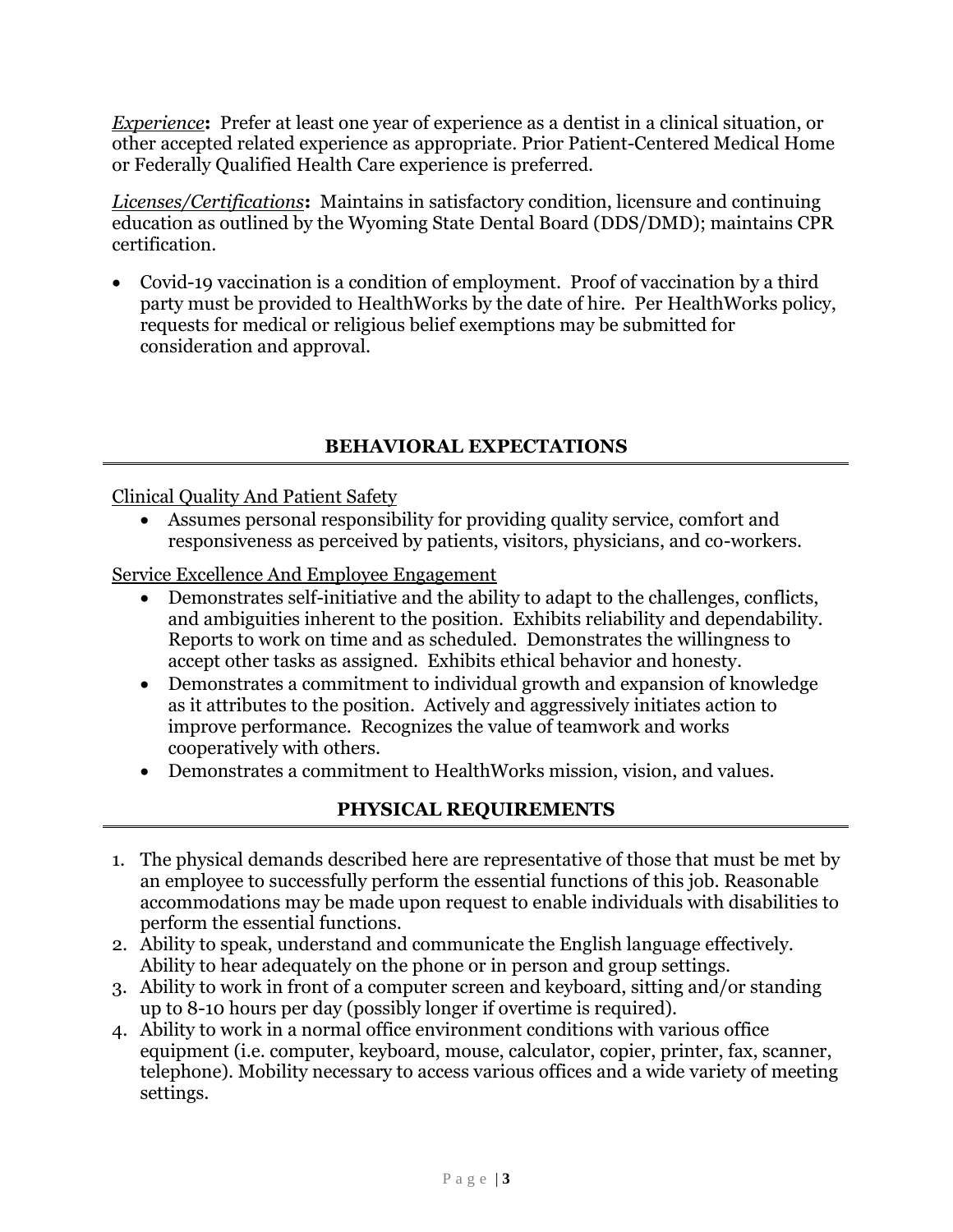- 5. Mobility necessary to perform a variety of tasks that involve standing, walking, sitting, stooping, kneeling, bending and twisting, occasionally climbing stairs or using an elevator, possibly reaching chest high and overhead for materials.
- 6. Possess faculties, mobility and ability necessary to access research and interpret information from a variety of media (e.g., computer screen, projected images, printed materials) and individuals.

#### **WORK ENVIRONMENT**

The work environment characteristics described here are representative of those an employee encounters while performing the essential functions of this job. All HealthWorks facilities are tobacco-free.

### **EXPOSURE TO HAZARDS**

Housekeeping products, sterilization equipment and chemicals, needles, high noise levels caused by dental equipment, chemicals found in dental materials and products, such as acids and disinfectants, biological hazards such as blood borne pathogens, infectious diseases, contaminated wastes, saliva, and radiation.

### **HOURS OF WORK / ATTENDANCE REQUIREMENTS / PAY RANGE**

Hours of work may vary, regular attendance is required.

# **TRAVEL**

Some travel may be required for training purposes and conference attendance.

### **BLOOD/FLUID EXPOSURE RISK**

#### **Blood/Fluid Exposure Risk: (Check the appropriate category**

- **X Category I:** Tasks routinely involved in potential for mucous membrane or skin contact exposure to blood, fluids, or tissue. Use of personal protective equipment (PPE), when appropriate, is required.
- **Category II:** Usual tasks do not involve exposure to blood, body, fluids or tissues but job may require performing unplanned Category I tasks.
- **Category III:** Tasks involved no greater exposure to blood, body fluids or tissues than would be encountered by a visitor. Category I tasks are not a condition of employment.